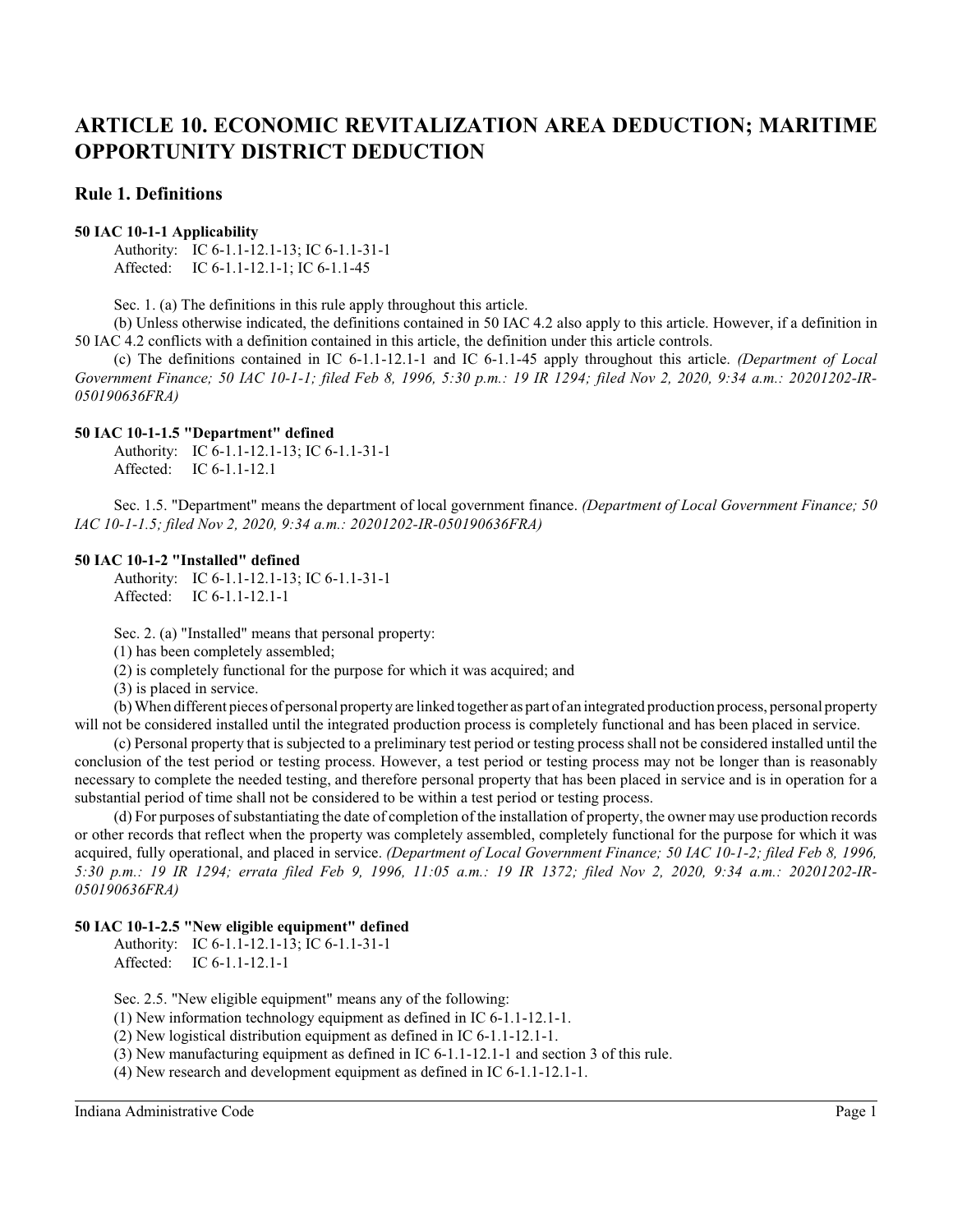*(Department of Local Government Finance; 50 IAC 10-1-2.5; filed Nov 2, 2020, 9:34 a.m.: 20201202-IR-050190636FRA)*

#### **50 IAC 10-1-3 "New manufacturing equipment" defined**

Authority: IC 6-1.1-12.1-13; IC 6-1.1-31-1 Affected: IC 6-1.1-12.1-1

Sec. 3. (a) "New manufacturing equipment" has the meaning set forth in IC 6-1.1-12.1-1(3). In order to be new manufacturing equipment, personal property must be qualifying machinery and equipment as defined in section 6 of this rule.

(b) New manufacturing equipment includes new equipment and used equipment brought into Indiana from outside of Indiana.

(c) Special tools, as defined in 50 IAC 4.2-1-1.1(p), qualifies as new manufacturing equipment if it satisfies the requirements of qualifying machinery and equipment under section 6 of this rule.

(d) The capitalized amount of expenditures for the major rebuilding or reworking of existing production equipment qualify as new manufacturing equipment, if those expenditures are capitalized for federal income tax purposes and substantially increase the productivity or capacity of existing manufacturing equipment, substantially prolong the useful life of the existing manufacturing equipment, or adapt the manufacturing equipment to a substantially different use. The expenditures first become eligible as new manufacturing equipment when those expenditures are capitalized. *(Department of Local Government Finance; 50 IAC 10-1-3; filed Feb 8, 1996, 5:30 p.m.: 19 IR 1294; errata filed Feb 9, 1996, 11:05 a.m.: 19 IR 1372; filed Dec 21, 2000, 2:11 p.m.: 24 IR 1303; filed Nov 2, 2020, 9:34 a.m.: 20201202-IR-050190636FRA)*

## **50 IAC 10-1-4 "Other tangible personal property" or "tangible personal property" defined**

Authority: IC 6-1.1-12.1-13; IC 6-1.1-31-1 Affected: IC 6-1.1-1-11; IC 6-1.1-12.1

Sec. 4. (a) "Other tangible personal property" or "tangible personal property" means goods or items of personal property that are the end product of the production process. A processed end product must be substantially different from the component materials used.

(b) Tangible personal property includes energy, if that energy results from the conversion of a solid waste or the conversion of a hazardous waste. *(Department of Local Government Finance; 50 IAC 10-1-4; filed Feb 8, 1996, 5:30 p.m.: 19 IR 1295; filed Nov 2, 2020, 9:34 a.m.: 20201202-IR-050190636FRA)*

## **50 IAC 10-1-5 "Personal property" defined**

Authority: IC 6-1.1-12.1-13; IC 6-1.1-31-1 Affected: IC 6-1.1-1-11; IC 6-1.1-12.1

Sec. 5. "Personal property" has the meaning set forth in IC 6-1.1-1-11. This term does not include inventory as defined in 50 IAC 4.2-5-1. *(Department of Local Government Finance; 50 IAC 10-1-5; filed Feb 8, 1996, 5:30 p.m.: 19 IR 1295; filed Nov 2, 2020, 9:34 a.m.: 20201202-IR-050190636FRA)*

## **50 IAC 10-1-6 "Qualifying machinery and equipment" defined**

Authority: IC 6-1.1-12.1-13; IC 6-1.1-31-1 Affected: IC 6-1.1-12.1

Sec. 6. (a) "Qualifying machinery and equipment" means tangible property used in the direct production, manufacture, fabrication, assembly, extraction, mining, processing, refining, or finishing of other tangible personal property as follows:

(1) As used in this subsection, "production, manufacture, fabrication, assembly, extraction, mining, processing, refining, or finishing" is a comprehensive description of the various means of production and circumscribes all of the operations or processes by which a finished product is derived.

(2) As used in this subsection, "direct", within the phrase "used in the direct production, manufacture, fabrication, assembly, extraction, mining, processing, refining, or finishing of other tangible personal property", means an essential or integral part of the operation or process that leads to the creation of other tangible personal property.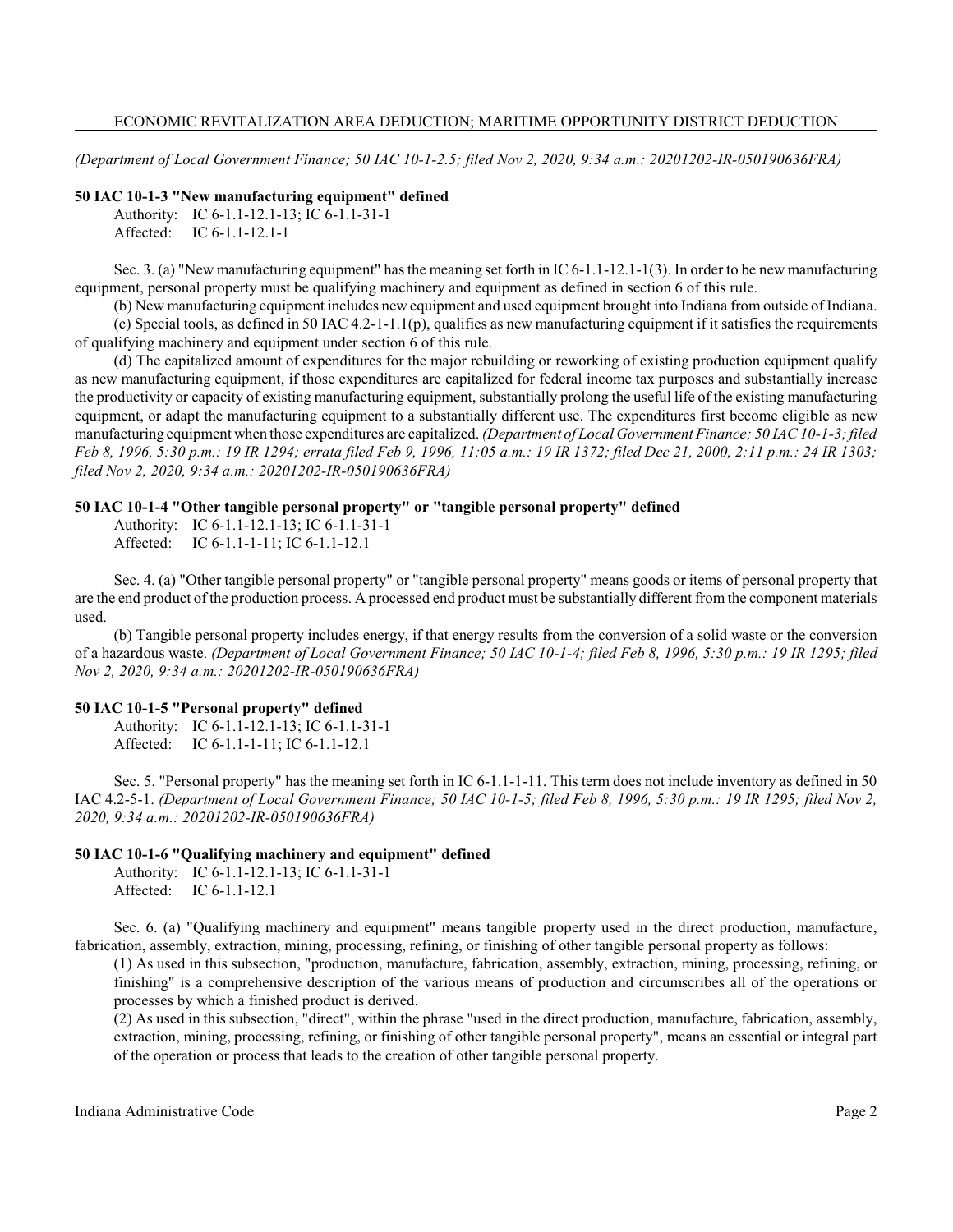(3) The conversion of a solid waste or a hazardous waste into energy or other useful products constitutes use in the direct production, manufacture, fabrication, assembly, extraction, mining, processing, refining, orfinishing of other tangible personal property.

(b) Personal property will be qualifying machinery and equipment when it is used within the process that chronologically begins with the material handling equipment that carries or moves the raw material from its on-site storage location to the first machine or production step and ends with the material handling equipment that carries or moves the finished product from its final machine or production step to the in-plant finished good storage site.

(c) Examples of personal property that may be considered qualifying machinery and equipment include, but are not limited to, the following:

(1) Computer equipment, if used directly to control equipment directly used in the manufacturing process.

(2) Laboratory equipment, if used directly to test the tangible personal property being produced.

(3) Testing and inspection equipment, including quality control equipment, used to ensure the specifications or quality of the tangible personal property being produced. However, the equipment must be used:

(A) as part of the production process; and

(B) to test or inspect the tangible personal property being produced.

(4) Shelves, racks, or other temporary storage facilities or containers used to transport or convey work-in-progress from one

(1) step in the production process to another step in the production process, or for the temporary storage of work-in-progress between one (1) step in the production process to another step in the production process.

(d) Examples of personal property that will not be considered qualifying machinery and equipment include, but are not limited to, the following:

(1) Computer equipment, if used for such functions as administration, payroll, bookkeeping, drafting, production scheduling, or inventory control.

(2) Furniture and fixtures, such as office furniture, telephones and telephone equipment, break room fixtures, and employee lockers.

(3) Maintenance equipment used to repair production equipment.

(4) Licensed transportation vehicles.

(5) Warehouse racks, shelving, or other equipment used to store either raw materials or finished goods.

(6) Equipment used in research and development, including computer equipment used in research and development.

(e) If computer equipment, or other personal property, is both used in direct production and is also used for purposes other than direct production, an allocation shall be made between its use in direct production and its use for purposes other than direct production. *(Department of Local Government Finance; 50 IAC 10-1-6; filed Feb 8, 1996, 5:30 p.m.: 19 IR 1295; errata filed Feb 9, 1996, 11:05 a.m.: 19 IR 1372; filed Dec 21, 2000, 2:11 p.m.: 24 IR 1303; filed Nov 2, 2020, 9:34 a.m.: 20201202-IR-050190636FRA)*

#### **50 IAC 10-1-6.5 "Qualifying research and development equipment" defined**

Authority: IC 6-1.1-12.1-13; IC 6-1.1-31-1 Affected: IC 6-1.1-12.1-1; IC 6-1.1-35-9

Sec. 6.5. "Qualifying research and development equipment" means newresearch and development equipment as defined under IC 6-1.1-12.1-1(12), and properly documented as required by this section. Each item, or group of like items, must be individually identified and itemized as one (1) of the following:

(1) Laboratory equipment.

(2) Research and development equipment.

(3) Computer and computer software.

(4) Telecommunications equipment.

(5) Testing equipment.

Each item or group of like items must be identified as being devoted to a specified research and development activity. As used in thissubsection, "research and development activity" means an activitythat can be demonstrated, under commonly recognized industry practices, as being related to the research and development, testing, or improvement of a newor existing product. The documentation required by this subsection may be supported by academic industry literature, internal company documents, or data (including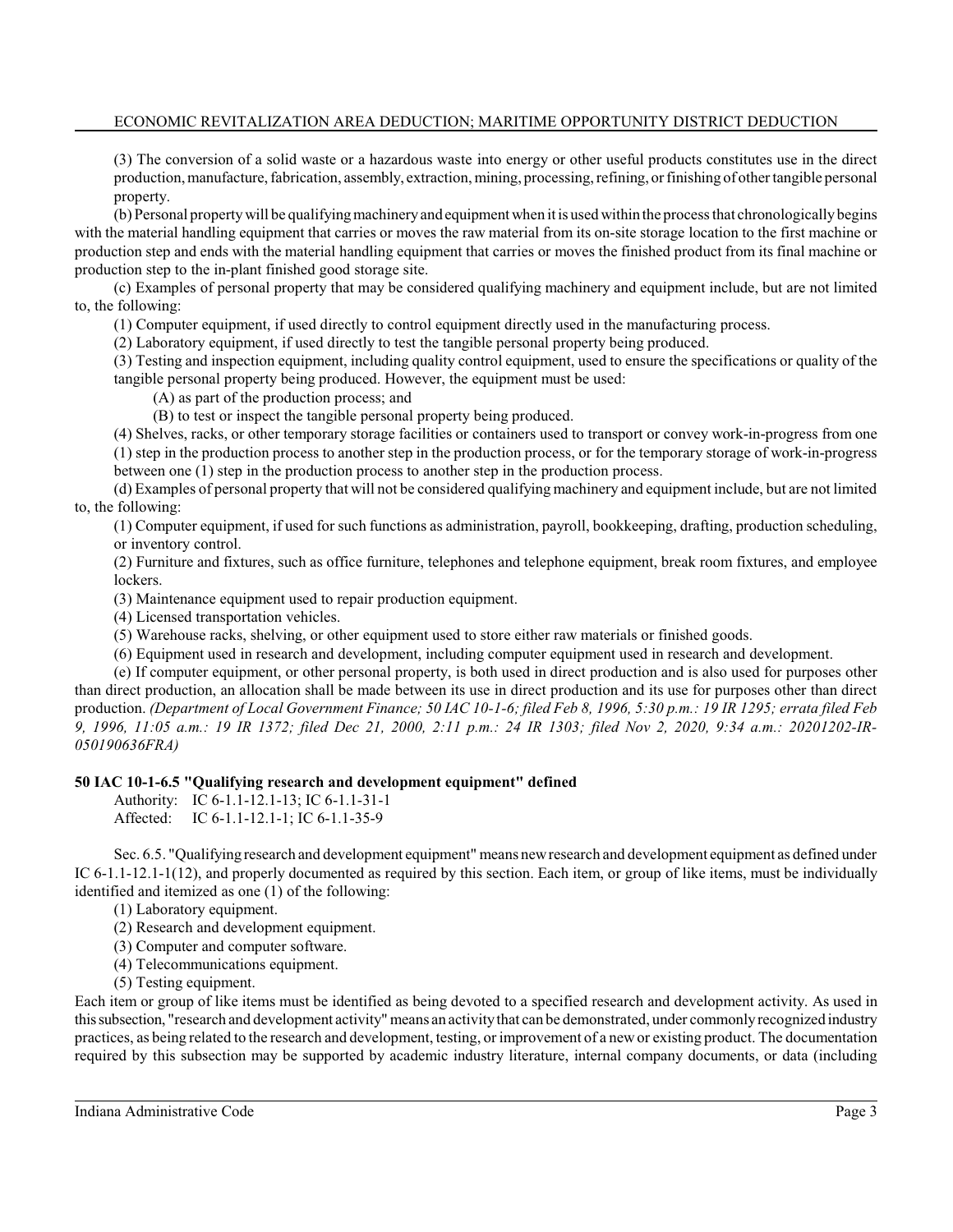confidential information submitted under IC 6-1.1-35-9), or any Indiana or United States statute, rule, or regulation that relates to research and development or the taxation of research and development equipment or activities. *(Department of Local Government Finance; 50 IAC 10-1-6.5; filed Dec 21, 2000, 2:11 p.m.: 24 IR 1304; filed Nov 2, 2020, 9:34 a.m.: 20201202-IR-050190636FRA)*

## **50 IAC 10-1-7 "Retail facility" defined** *(Repealed)*

Sec. 7. *(Repealed by Department of Local Government Finance; filed Nov 2, 2020, 9:34 a.m.: 20201202-IR-050190636FRA)*

## **50 IAC 10-1-8 "State board" defined** *(Repealed)*

Sec. 8. *(Repealed by Department of Local Government Finance; filed Nov 2, 2020, 9:34 a.m.: 20201202-IR-050190636FRA)*

## **50 IAC 10-1-9 "Statement of benefits" defined**

Authority: IC 6-1.1-12.1-13; IC 6-1.1-31-1 Affected: IC 6-1.1-12.1-4.5

Sec. 9. (a) "Statement of benefits" means the document or form on which the property owner submits information to the designating body. The statement of benefits form is prescribed by the department. The department has prescribed SB-1 forms for taxpayers to use as the statement of benefits form. These forms are as follows:

(1) Form SB-1/PP, Statement of Benefits – Personal Property (State Form 51764).

(2) Form SB-1/Real Property, Statement of Benefits – Real Estate Improvements (State Form 51767).

(3) Form SB-1/UD, Statement of Benefits – Utility Distributable Property (State Form 52446).

(4) Form SB-1/VBD, Statement of Benefits – Vacant Building Deduction (State Form 55182).

(b) The statement of benefits may be incorporated into the designation application with approval of the department.

(c) The statement of benefits must contain information concerning the proposed redevelopment or rehabilitation of real property, the occupancy of an eligible vacant building, or the installation of new eligible equipment, including the following:

(1) A description of the proposed project related to the redevelopment or rehabilitation of real property, the occupancy of an eligible vacant building, or the installation of new eligible equipment.

(2) The location of the property within the proposed project.

(3) An estimate of the number of individuals who will be employed or whose employment will be retained by the person as a result of the project.

(4) An estimate of the salaries of the individuals who will be employed or whose employment will be retained by the person as a result of the project.

(5) An estimate of the cost and assessed value of the project.

(6) With respect to new eligible equipment used to dispose of solid waste or hazardous waste by converting the solid waste or hazardous waste into energy or other useful products, an estimate of the amount of solid waste or hazardous waste that will be converted into energy or other useful products by the new eligible equipment.

(7) If required by the designating body, information concerning other benefits to be provided by the property owner as a result of the project.

(d) For statements of benefits approved after June 30, 2013, the designating body shall establish an abatement schedule for each deduction allowed under IC 6-1.1-12.1. *(Department of Local Government Finance; 50 IAC 10-1-9; filed Feb 8, 1996, 5:30 p.m.: 19 IR 1296; filed Dec 21, 2000, 2:11 p.m.: 24 IR 1304; filed Nov 2, 2020, 9:34 a.m.: 20201202-IR-050190636FRA)*

# **Rule 2. Designation Procedures**

#### **50 IAC 10-2-1 Purpose**

Authority: IC 6-1.1-12.1-13; IC 6-1.1-31-1 Affected: IC 6-1.1-12.1

Sec. 1. The purpose of this rule is to provide a general description of the procedures associated with the designation of an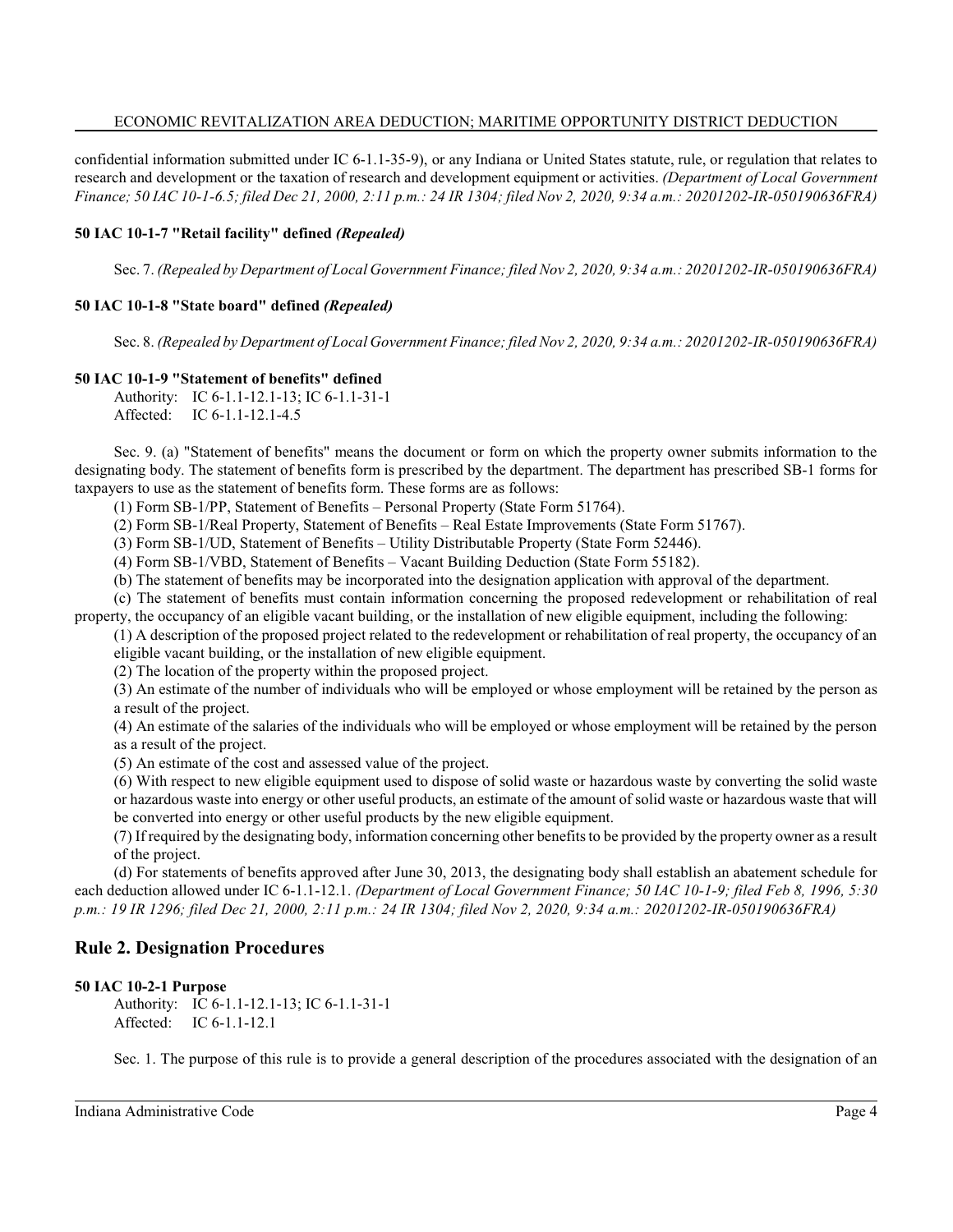economic revitalization area. Designating bodies may tailor practices or procedures to fit their specific circumstances so long as the statutory procedures are observed. *(Department of Local Government Finance; 50 IAC 10-2-1; filed Feb 8, 1996, 5:30 p.m.: 19 IR 1296; filed Nov 2, 2020, 9:34 a.m.: 20201202-IR-050190636FRA)*

#### **50 IAC 10-2-2 Preliminary designation**

Authority: IC 6-1.1-12.1-13; IC 6-1.1-31-1 Affected: IC 6-1.1-12.1

Sec. 2. (a) The designating body may designate a particular area to be an economic revitalization area on its own motion or upon application by a property owner.

(b) If the designating body designates a particular area to be an economic revitalization area on its own motion, no statement of benefits is required. For example, the designating body may declare an industrial park or former industrial site to be an economic revitalization area in order to spur economic development at that location. This subsection shall not be interpreted to exempt an applicant fromfiling a statement of benefits before the initiation of the redevelopment orrehabilitation of real property, the occupancy of an eligible vacant building, or the installation of new eligible equipment for which the applicant desires to claim the deduction.

(c) Where a property owner has applied for designation of an area, the property owner must provide a statement of benefits. The information contained in the statement of benefits will be evaluated by the designating body in making its decision whether to designate the area an economic revitalization area.

(d) The designating body shall determine whether an area should be designated an economic revitalization area and whether a deduction should be allowed. In doing so, the designating body shall make findings addressing the issues specified in IC 6-1.1-12.1- 4.8 as to an eligible vacant building or in IC 6-1.1-12.1-3 as to property defined in IC 6-1.1-12.1-1(4) or IC 6-1.1-12.1-4.5(a) as to neweligible equipment. A designating body may not designate an area an economic revitalization area or approve a deduction unless the findings required by statute are made in the affirmative.

(e) If the designating body finds the area should be an economic revitalization area, it shall either:

(1) prepare maps and plats that identify the area; or

(2) prepare a simplified description of the boundaries of the area by describing its location in relation to public ways, streams, or otherwise.

(f) If the designating body makes the findings required in subsection (d) and prepares the information required in subsection (e), the designating body shall pass a preliminary resolution declaring the area to be an economic revitalization area. The resolution must contain a description of the affected area and be filed with the county assessor. *(Department of Local Government Finance; 50 IAC 10-2-2; filed Feb 8, 1996, 5:30 p.m.: 19 IR 1296; filed Dec 21, 2000, 2:11 p.m.: 24 IR 1304; filed Nov 2, 2020, 9:34 a.m.: 20201202-IR-050190636FRA)*

## **50 IAC 10-2-3 Limitations permitted upon designation**

Authority: IC 6-1.1-12.1-13; IC 6-1.1-31-1 Affected: IC 6-1.1-12.1-2; IC 6-1.1-12.1-4.5

Sec. 3. (a) In declaring an area to be an economic revitalization area, the designating body may place certain limitations or conditions on the economic revitalization area as outlined in IC 6-1.1-12.1-2, including:

(1) a limitation on the length of time that the area shall be designated as an economic revitalization area;

(2) a limitation on the dollar amount of the allowable deduction; or

(3) a determination of what happens when a limitation or condition is not met.

The designating body must specify the limitation or condition in the preliminary resolution.

(b) However, the limitations or conditions imposed by the designating body may not be applied to the economic revitalization area retroactively.

(c) The preliminary resolution must contain the number of years the area is designated as an economic revitalization area and the percentage amount of the deduction for each year of the deduction. *(Department of Local Government Finance; 50 IAC 10-2-3; filed Feb 8, 1996, 5:30 p.m.: 19 IR 1297; filed Dec 21, 2000, 2:11 p.m.: 24 IR 1305; filed Nov 2, 2020, 9:34 a.m.: 20201202-IR-050190636FRA)*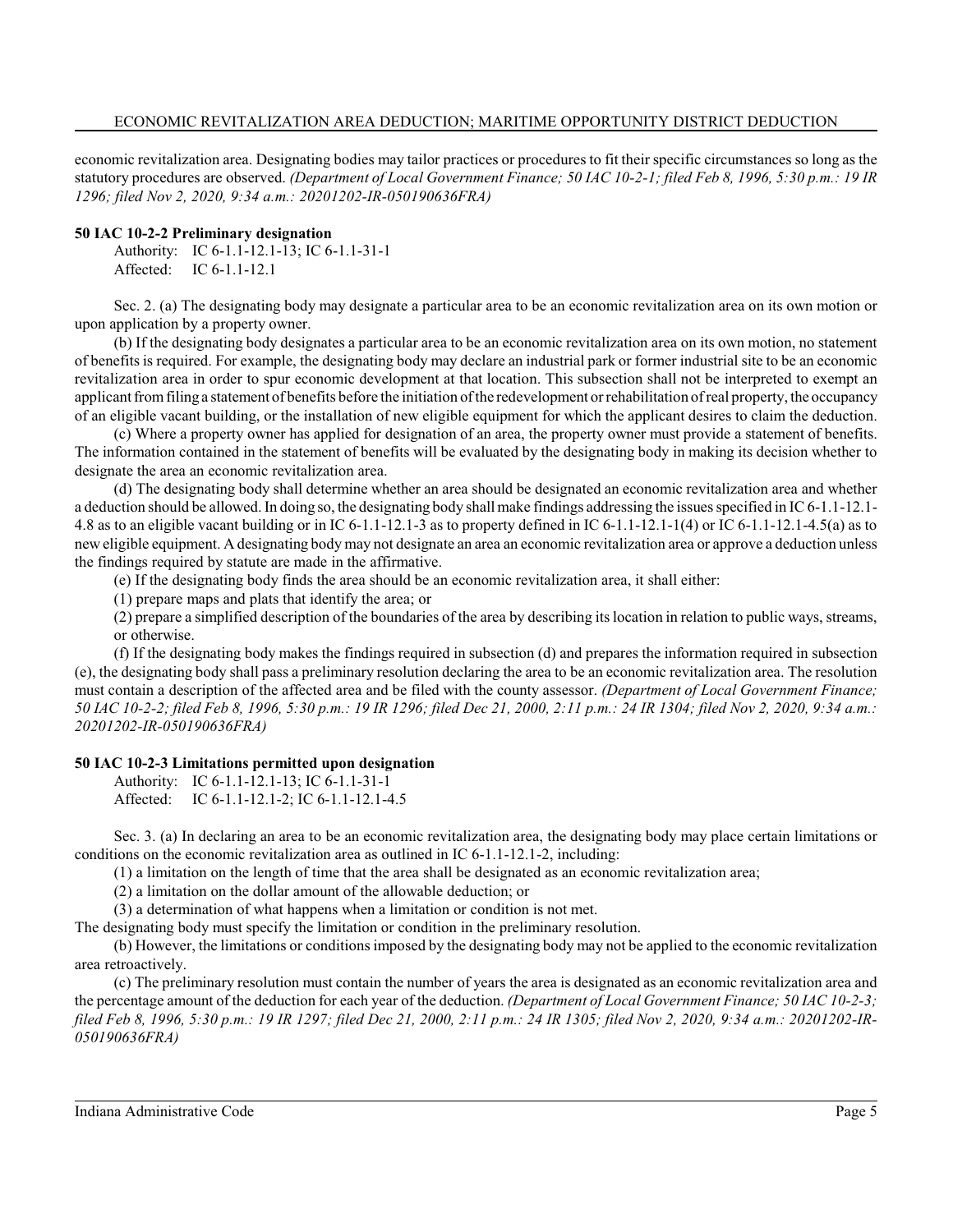#### **50 IAC 10-2-4 Final action; confirming resolution**

Authority: IC 6-1.1-12.1-13; IC 6-1.1-31-1 Affected: IC 5-3-1; IC 6-1.1-12.1-2.5

Sec. 4. (a) After approval of a preliminary resolution, the designating body shall publish notice of the adoption and substance of the resolution as required under IC 5-3-1. The notice must state that a description of the affected area is available and may be inspected in the county assessor's office. The notice must also specify the date on which the designating body will receive and hear all objections to the preliminary resolution.

(b) After considering the evidence, the designating body shall take final action by:

(1) determining whether the qualifications for an economic revitalization area have been met; and

(2) confirming, modifying and confirming, or rescinding the preliminary resolution.

This determination is final and may be appealed in the manner provided in IC 6-1.1-12.1-2.5. *(Department of Local Government Finance; 50 IAC 10-2-4; filed Feb 8, 1996, 5:30 p.m.: 19 IR 1297; errata filed Feb 9, 1996, 11:05 a.m.: 19 IR 1372; filed Nov 2, 2020, 9:34 a.m.: 20201202-IR-050190636FRA)*

#### **50 IAC 10-2-5 Waiver of statement of benefits**

Authority: IC 6-1.1-12.1-13; IC 6-1.1-31-1 Affected: IC 6-1.1-12.1

Sec. 5. In lieu of providing the statement of benefits and in lieu of providing information showing compliance with the statement of benefits, the designating body may adopt a resolution waiving the statement of benefits. To waive the statement of benefits, the designating body must find that the purposes of the economic revitalization area deduction will be served by allowing the deduction and that the property owner has, during the thirty-six (36) months preceding the first assessment date to which the waiver would apply, occupied an eligible vacant building, installed new eligible equipment or developed or rehabilitated property at a cost of at least ten million dollars (\$10,000,000) as determined by the department. *(Department of Local Government Finance; 50 IAC 10-2-5; filed Feb 8, 1996, 5:30 p.m.: 19 IR 1297; errata filed Feb 9, 1996, 11:05 a.m.: 19 IR 1372; filed Dec 21, 2000, 2:11 p.m.: 24 IR 1305; filed Nov 2, 2020, 9:34 a.m.: 20201202-IR-050190636FRA)*

#### **50 IAC 10-2-6 Deductions in existing economic revitalization area**

Authority: IC 6-1.1-12.1-13; IC 6-1.1-31-1 Affected: IC 6-1.1-12.1

Sec. 6. (a) When an economic revitalization area has previously been designated and such designation has not expired, a taxpayer must submit a statement of benefits to the local designating body prior to the initiation of the redevelopment or rehabilitation, the occupancy of an eligible vacant building, or the installation of new eligible equipment for which the person desires to claim a deduction.

(b) The designating body shall review the statement of benefits submitted under subsection (a) and shall determine under IC 6-1.1-12.1-4.8 as to an eligible vacant building or under IC 6-1.1-12.1-3(b) as to property defined in IC 6-1.1-12.1-1(4) or IC 6-1.1- 12.1-4.5(c) as to new eligible equipment whether the totality of the benefits justify the deduction. A designating body may not approve of the deduction unless it finds that the totality of the benefits justifies the deduction. *(Department of Local Government Finance; 50 IAC 10-2-6; filed Feb 8, 1996, 5:30 p.m.: 19 IR 1297; filed Dec 21, 2000, 2:11 p.m.: 24 IR 1306; filed Nov 2, 2020, 9:34 a.m.: 20201202-IR-050190636FRA)*

## **Rule 3. Filing Procedures**

# **50 IAC 10-3-1 Filing procedures for the deduction for real property**

Authority: IC 6-1.1-12.1-13; IC 6-1.1-31-1 Affected: IC 6-1.1-12.1

Sec. 1. (a) A property owner who desires to obtain the economic revitalization area deduction for the rehabilitation or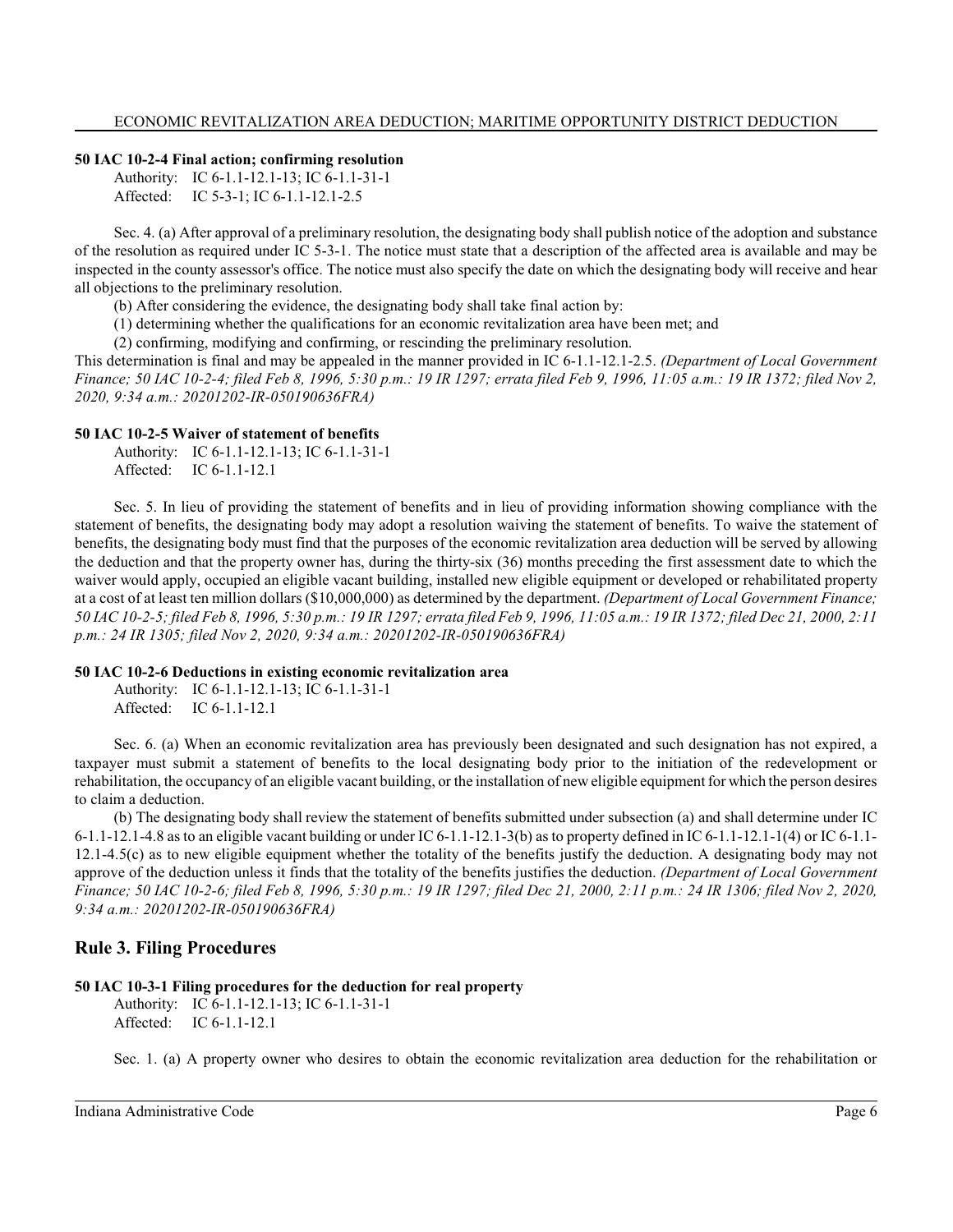redevelopment of real property or the occupancy of an eligible vacant building must file a certified deduction application, on forms prescribed by the department, with the auditor of the county in which the property is located. Except as otherwise provided in subsection (c) or (g), the deduction application must be filed before May 10 of the year in which the addition to assessed valuation is made.

(b) The department has prescribed Form 322/RE, Application for Deduction from Assessed Valuation of Structures in Economic Revitalization Areas (State Form 18379), as the form on which the economic revitalization area deduction for the rehabilitation or redevelopment of real property shall be claimed.

(c) If notice of the addition to assessed valuation or newassessment for any year is not given to the property owner on or before April 10 of that year, Form 322/RE (State Form 18379) may be filed not later than thirty (30) days after the date such a notice is mailed to the property owner at the address shown on the records of the county or township assessor.

(d) The department has prescribed Form 322/VBD, Application for Deduction from Assessed Valuation – Real Property Vacant Building Deduction (State Form 53179), as the form on which the economic revitalization area deduction for the rehabilitation, redevelopment, or occupancy of a vacant building that has been unoccupied for at least one (1) year and zoned for commercial or industrial purposes shall be claimed.

(e) If notice of the addition to assessed valuation or newassessment for any year is not given to the property owner before April 10 of that year, Form 322/VBD (State Form 53179) may be filed not later than thirty (30) days after the date such a notice is mailed to the property owner at the address shown on the records of the county or township assessor.

(f) A deduction application filed under subsection (a), (c), or (e) is applicable for the year in which the occupancy of a vacant building occurs or the addition to assessed value or assessment of a new structure or new improvement is made.

(g) A property owner who desires to obtain the economic revitalization area deduction for the rehabilitation or redevelopment of real property, the occupancy of an eligible vacant building, or the installation of new eligible equipment but who has failed to file a deduction application within the dates prescribed in subsection (a), (c), or (e) may file a deduction application between January 1 and May 10 of a subsequent year. The deduction application shall apply to the year in which it is filed and to subsequent years without the filing of any additional deduction application. *(Department of Local Government Finance; 50 IAC 10-3-1; filed Feb 8, 1996, 5:30 p.m.: 19 IR 1298; filed Dec 21, 2000, 2:11 p.m.: 24 IR 1306; filed Nov 2, 2020, 9:34 a.m.: 20201202-IR-050190636FRA)*

#### **50 IAC 10-3-2 Filing procedures for the deduction for new eligible equipment**

Authority: IC 6-1.1-12.1-13; IC 6-1.1-31-1 Affected: IC 6-1.1-3-7; IC 6-1.1-12.1

Sec. 2. (a) A person who desires to obtain the economic revitalization area deduction for new eligible equipment must file a certified deduction application on forms prescribed by the department, in duplicate, with the auditor of the county in which the new eligible equipment is located. A person who timely files a personal property return under IC  $6-1.1-3-7(a)$  for the year in which the new eligible equipment is installed must file the application between January 1 and May 15 of that year. A person who obtains a filing extension under IC 6-1.1-3-7(b) for the year in which the neweligible equipment is installed mustfile the application as an attachment to the person's personal property return not later than the extended due date.

(b) The department has prescribed Form 103-ERA, Schedule of Deduction from Assessed Valuation Personal Property in Economic Revitalization Area (State Form 52503), as the form on which the economic revitalization area deduction for the installation of new eligible equipment.

(c) A deduction application for new eligible equipment must be filed under this section in the year in which the new eligible equipment is installed. *(Department of Local Government Finance; 50 IAC 10-3-2; filed Feb 8, 1996, 5:30 p.m.: 19 IR 1298; filed Dec 21, 2000, 2:11 p.m.: 24 IR 1306; filed Nov 2, 2020, 9:34 a.m.: 20201202-IR-050190636FRA)*

#### **50 IAC 10-3-3 Leased property**

Authority: IC 6-1.1-12.1-13; IC 6-1.1-31-1 Affected: IC 6-1.1-12.1

Sec. 3. (a) The claim for deduction for new eligible equipment subject to a capital lease, as defined in 50 IAC 4.2-8-2(b), shall be made by the lessee.

(b) The claim for deduction for new eligible equipment subject to an operating lease, as defined in 50 IAC 4.2-8-2(c), shall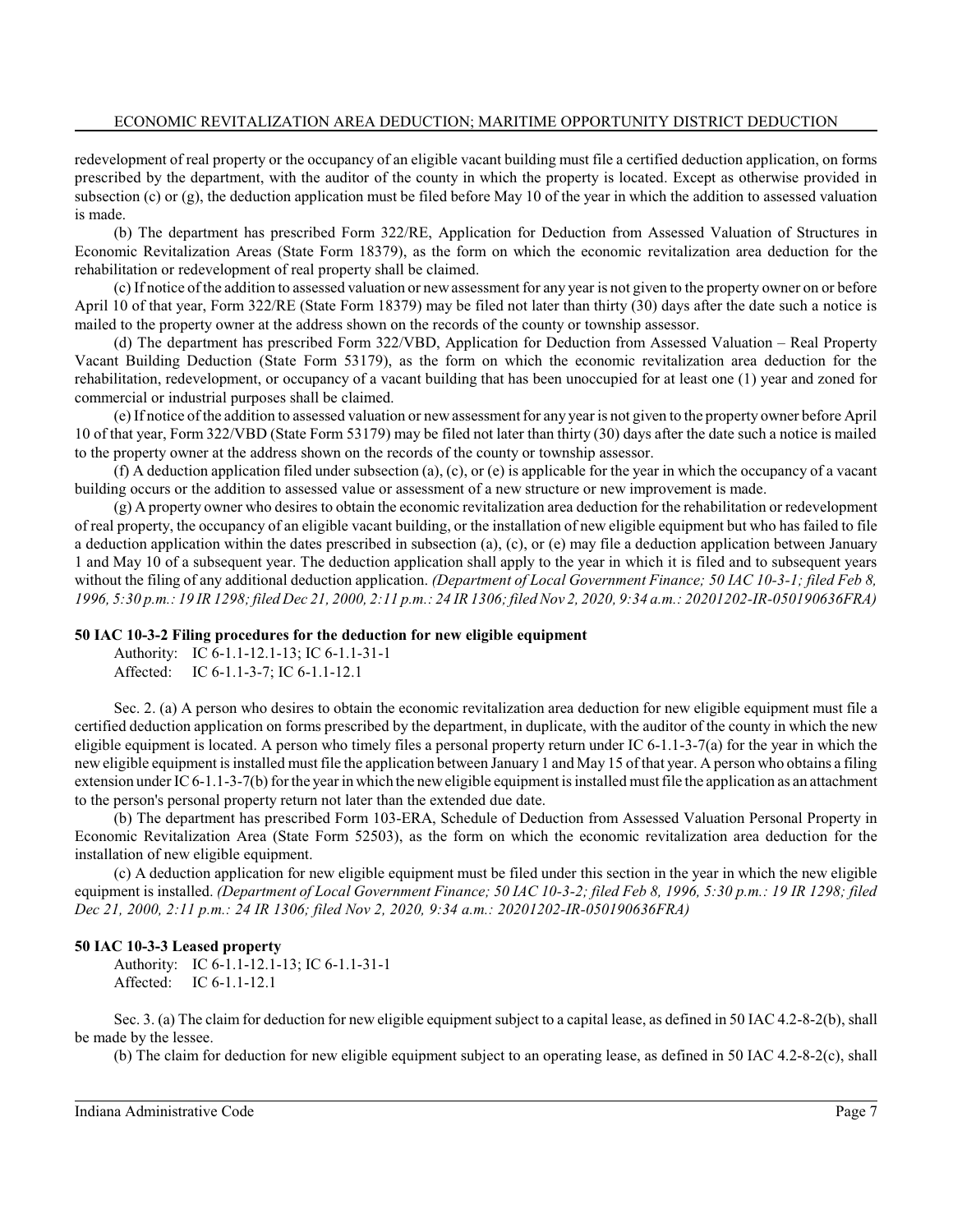be made by the lessor. *(Department of Local Government Finance; 50 IAC 10-3-3; filed Feb 8, 1996, 5:30 p.m.: 19 IR 1298; filed Dec 21, 2000, 2:11 p.m.: 24 IR 1307; filed Nov 2, 2020, 9:34 a.m.: 20201202-IR-050190636FRA)*

# **50 IAC 10-3-4 Compliance with statement of benefits**

Authority: IC 6-1.1-12.1-13; IC 6-1.1-31-1

Affected: IC 5-14-3-3; IC 6-1.1-12.1

Sec. 4. (a) The department has prescribed the following CF-1 forms for taxpayers to submit information to show compliance with the statement of benefits:

(1) Form CF-1/PP, Compliance with Statement of Benefits – Personal Property (State Form 51765).

(2) Form CF-1/Real Property, Compliance with Statement of Benefits – Real Estate Improvements (State Form 51766).

(3) Form CF-1/UD, Compliance with Statement of Benefits – Utility Distributable Property (State Form 52448).

(4) Form CF-1/VBD, Compliance with Statement of Benefits – Vacant Building Deduction (State Form 55183).

(b) For the deduction for real property, the Form CF-1/Real Property or Form CF-1/VBD must be filed with the deduction application (Form 322/RE or Form 322/VBD), and it must be provided to the county auditor and the designating body before May 15. If a taxpayer has received a filing extension from the township or county assessor, Form CF-1/RP or Form CF-1/VBD must be filed no later than the extended due date.

(c) For the deduction for new eligible equipment, the Form CF-1/PP must be filed with the deduction application (Form 103- ERA), and it must be provided to the county auditor and the designating body between January 1 and May 15 of each year in which the deduction is applicable. If a taxpayer has received a filing extension from the township or county assessor, the Form CF-1/PP must be filed no later than the extended due date.

(d) For the deduction for utility distributable property, the Form CF-1/UD must be filed with the deduction application (Form UD-ERA), and it must be provided to the county auditor and the designating body between January 1 and May 15 of each year in which the deduction is applicable. If a taxpayer has received a filing extension from the township or county assessor, the Form CF-1/UD must be filed no later than the extended due date.

(e) With the approval of the designating body, compliance information for multiple projects may be consolidated on one (1) compliance form (Form CF-1).

(f) Except for information concerning the salaries paid to individual employees and the cost of new eligible equipment, the information contained on the applicable Form CF-1 is public information, and a Form CF-1 may be inspected and copied under IC 5-14-3-3.

(g) The designating body shall approve or deny a statement of benefits within forty-five (45) days after its submission for review. If the designating body does not issue a determination within forty-five (45) days after submission, the statement of benefits is considered to be in compliance.

(h) In the event of noncompliance with the requirements set forth in IC  $6-1.1-12.1-11.3(a)$  for a taxpayer to receive the deduction, a designating body may by resolution waive noncompliance described under IC 6-1.1-12.1-11.3(a) under the terms and conditions specified in the resolution. Before adopting a waiver, the designating body shall conduct a public hearing on the waiver. *(Department of Local Government Finance; 50 IAC 10-3-4; filed Feb 8, 1996, 5:30 p.m.: 19 IR 1299; filed Dec 21, 2000, 2:11 p.m.: 24 IR 1307; filed Nov 2, 2020, 9:34 a.m.: 20201202-IR-050190636FRA)*

# **Rule 4. Miscellaneous Provisions**

## **50 IAC 10-4-1 Correcting procedural problems** *(Repealed)*

Sec. 1. *(Repealed by Department of Local Government Finance; filed Nov 2, 2020, 9:34 a.m.: 20201202-IR-050190636FRA)*

## **50 IAC 10-4-2 Late-filed applications; factors to be considered for noncompliance**

Authority: IC 6-1.1-12.1-13; IC 6-1.1-31-1 Affected: IC 6-1.1-12.1-11.3

Sec. 2. The factors to be considered for noncompliance are outlined under IC 6-1.1-12.1-11.3. *(Department of Local*